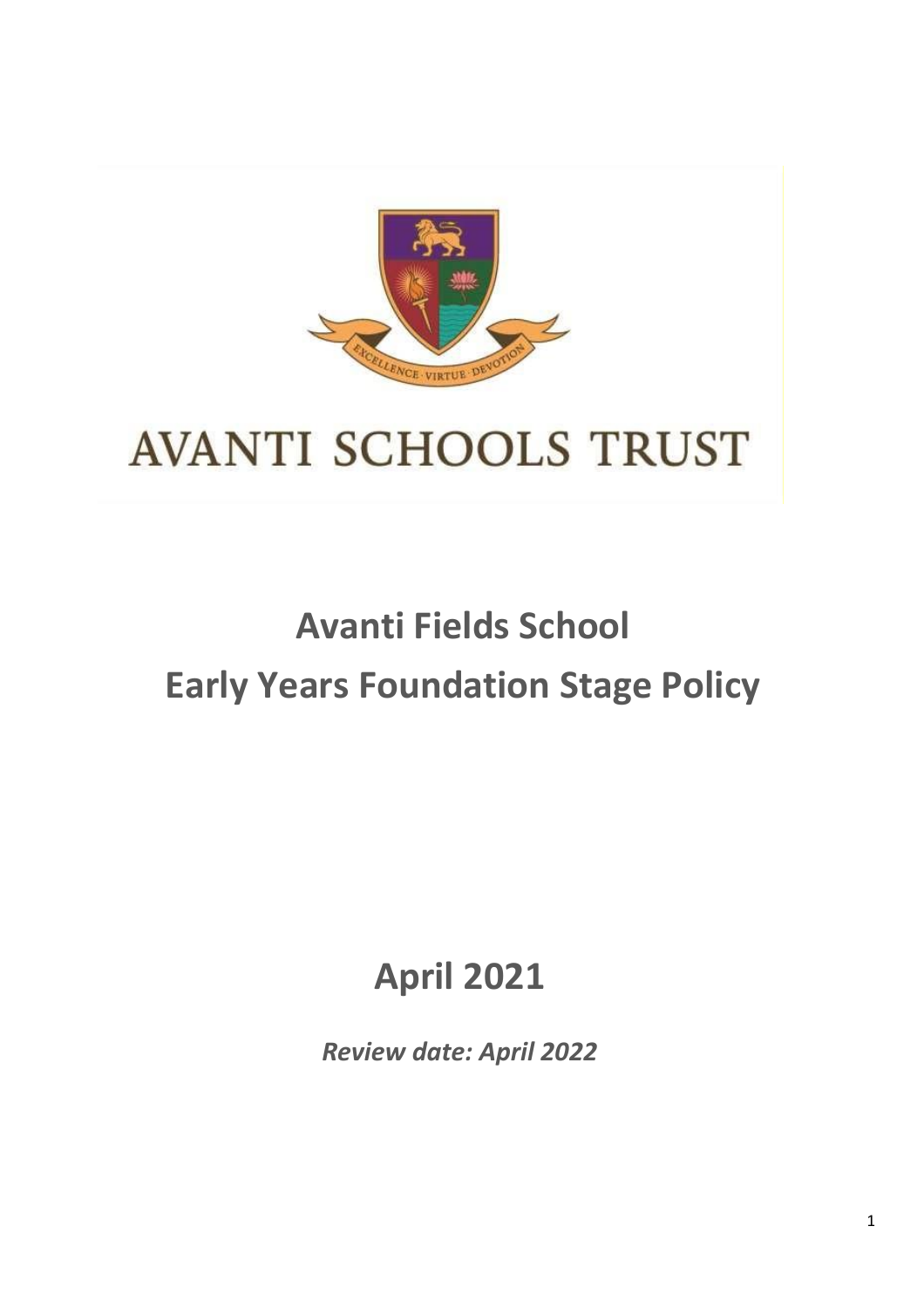Early childhood is the foundation on which children build the rest of their lives. We value the importance that the Early Years Foundation Stage (EYFS) plays in laying secure foundations for future learning and development. We also view the EYFS as preparation for life and not simply preparation for the next stage of education. The Avanti Way underpins all we do, to ensure our children have the best possible start on their journey to Educational Excellence, Spiritual Insight and Character Formation.

#### **Aim**

We aim to support all children to become independent and collaborative learners by:

- Providing a happy, safe, stimulating and challenging programme of learning and development.
- Providing a broad, balanced and creative curriculum that will set in place firm foundations for further learning and development.
- Fostering independence and self-confidence in all children.
- Valuing what each child can do, assessing their individual needs and helping each child to progress.
- Developing strong relationships with parents and carers to build a partnership in supporting their children. We know parents are children's first and most enduring educators and we value the contribution they make.
- Provide a caring and inclusive learning environment which is sensitive to the requirements of the individual child including those who have additional needs.

#### **Curriculum**

The early years curriculum we will offer children is based on the following principles:

- It builds on what children already know and can do.
- It ensures that no child is excluded or disadvantaged.
- It offers a structure for learning that has a range of starting points, content that matches the needs of young children, and activities that provide opportunities for learning both indoors and outdoors.
- It provides a rich and stimulating environment.
- It acknowledges the importance of a full working partnership with parents and carers.

Our curriculum for EYFS is based on the statutory framework for the early years foundation stage 2021 (setting the standards for learning, development and care for children from birth to five). We use *Development Matters in the Early Years Foundation Stage;* non-statutory guidance material which support the implementation of the statutory requirements of the EYFS. At the end of the Reception year, each child will be assessed against the 17 Early Learning Goals (ELGs), each one linked to one of the seven areas of learning highlighted in the EYFS curriculum below.

Our EYFS curriculum will focus on the following domains of learning:

| <b>Domains of learning</b>        | <b>National curriculum areas of learning</b> |                     |
|-----------------------------------|----------------------------------------------|---------------------|
| <b>English and Languages</b>      | Communication and                            | Literacy (Reading & |
|                                   | Language (C&L)                               | Writing)            |
| <b>Mathematics</b>                | Number & Numerical patterns                  |                     |
| Physical development and movement | Physical development (PD)                    |                     |
| Arts, Music and Crafts            | Expressive Arts and Design (EAD)             |                     |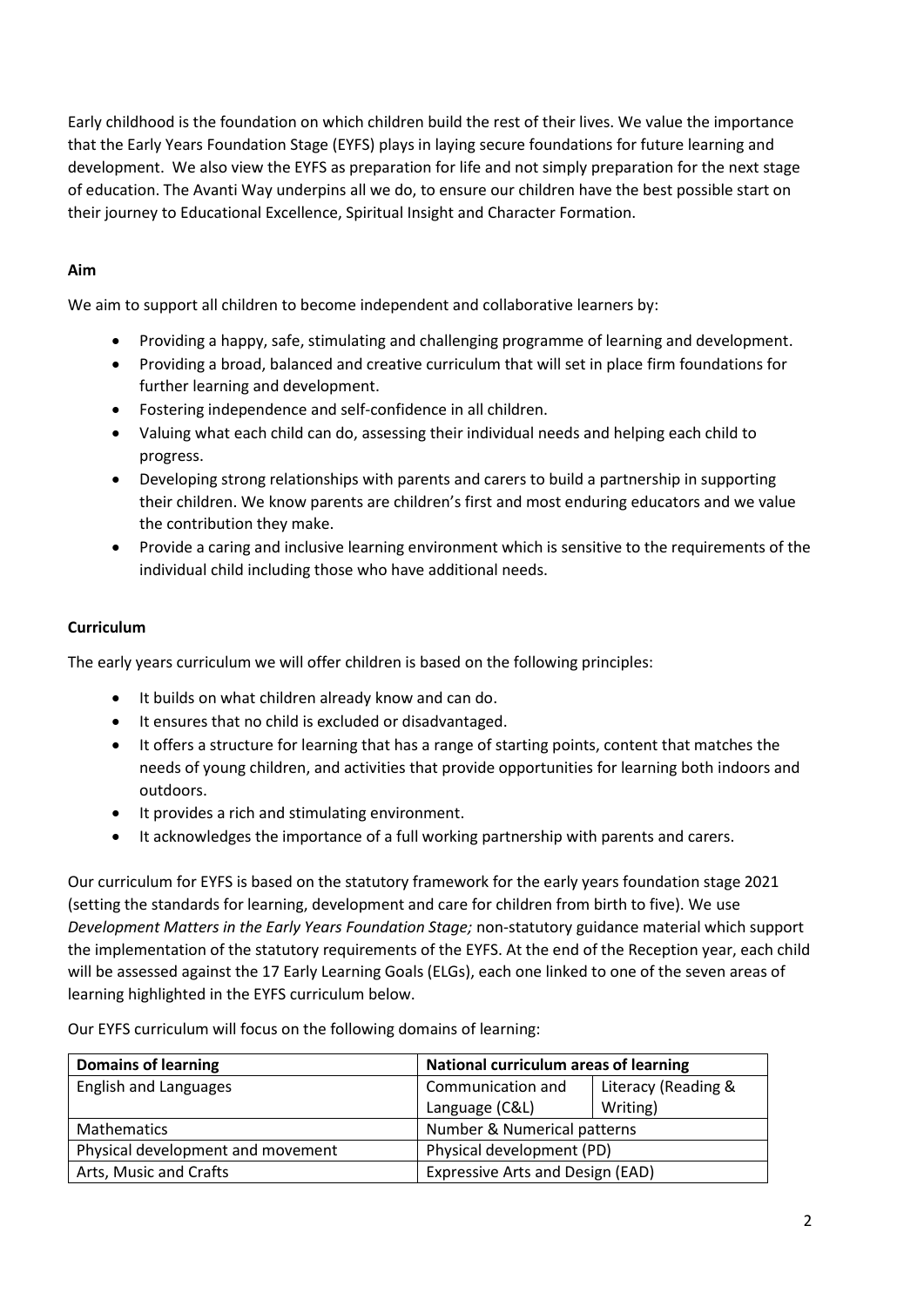| Philosophy, faith and belief (to include PSED)        | Personal, social and emotional<br>development(PSED) |
|-------------------------------------------------------|-----------------------------------------------------|
| Nature and the environment, science and<br>technology | Understanding the World (UW)                        |

These domains of learning and development will shape educational provision in our Early Years. All areas of learning and development are important and inter-connected. None of the areas of learning can be delivered in isolation from the others; staff will take responsibility for ensuring a balance of adult led and child initiated activities in order for most children to reach the levels required at the end of EYFS. Children's development levels are assessed and as the academic year progresses, the balance will shift towards a more equal focus on all areas of learning, as children grow in confidence and ability within the three prime areas.

Literacy development: involves encouraging children to link sounds and letters and to begin to read and write. Within the classroom, we encourage this with the use of Talk for Writing, a story- led curriculum and daily stories. The children in the EYFS participate in daily phonics sessions, following a nationally recognised programme. In our school we use the Read, Write Inc programme.

Our learning environment and the delivery of the curriculum incorporates the three characteristics of effective learning:

- Playing and exploring children will have opportunities to investigate and experience things, and 'have a go'.
- Active learning children will have time and space to concentrate and keep on trying if they encounter difficulties, and enjoy their achievements.
- Creating and thinking critically we encourage and support children to have and develop their own ideas, make links between ideas, and develop strategies for doing things.

EYFS staff will use observations as the basis for planning; observing children to identify their achievements, interests and next steps for learning. These observations will direct planning.

Children will have access to both inside and outside areas across the day; this has a positive effect on the children's development. Being outdoors offers opportunities for doing things in different ways and in different scales than when indoors.

#### **Parents as Partners**

Parents and carers have an important role to play in the education of their child. We strive to create and maintain partnerships with parents from the outset as we recognise that together we can have a significant impact on a child's learning. We welcome and actively encourage parents to participate in their child's education and care as parents are children's first and most enduring educators. At the school we develop longstanding caring, respectful, professional relationships with our children and their families.

#### **Teaching and Learning**

The need and interests of the children, the environment and the time of year are reflected in our planning. We organise the curriculum into topic areas with supporting stories that inspire children's love for reading and make connections to all seven areas of learning. We use curriculum overviews and refer to long term, medium and short term plans, with the flexibility to change and adapt to children's interest.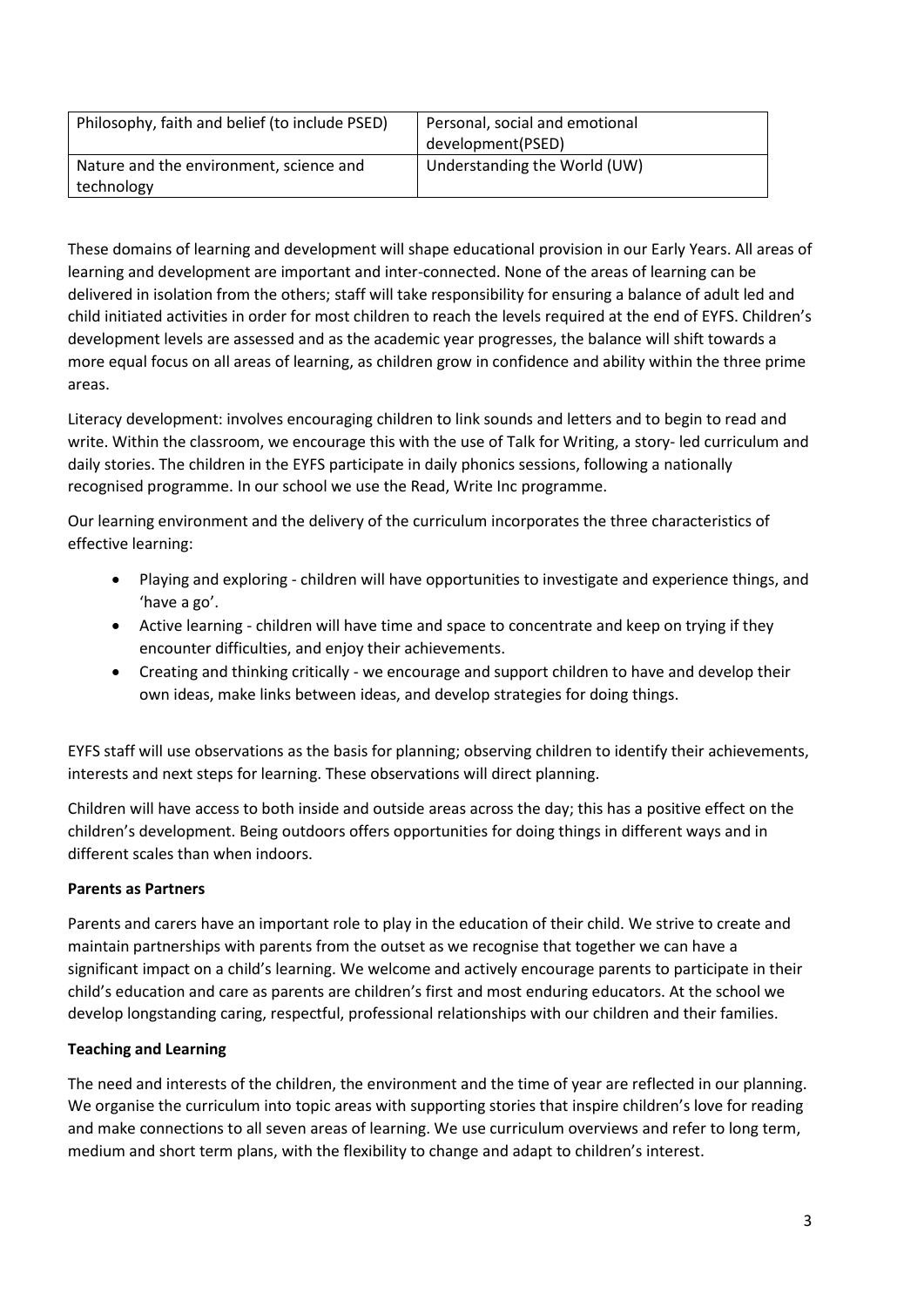The children feel listened to and valued because they contribute to the planning process, which gives them ownership and improves their learning experience. Through learning, children are encouraged to become independent learners as they access the different areas of learning. It is important at this early stage that children are provided with the skills necessary to identify and communicate their needs and wants, look after themselves and their belongings and make choices. This independence helps children to make sense of the world around them and provides them with opportunities to create, investigate and communicate.

#### **In the EYFS we recognise the following as key features of quality teaching and learning:**

- The presence of strong partnerships between teachers and parents
- Teachers understand how children develop and learn and how these variations affect their teaching
- A well planned curriculum which helps children work towards the Early Learning Goals
- Teachers give clear explanations and set clear expectations
- Teachers plan appropriate interventions with support from outside agencies if appropriate
- All practitioners facilitate progression in learning through effective scaffolding
- A well thought out environment, which allows children to feel safe and confident to communicate/talk about their learning and to develop as independent learners
- Consistent assessment for Learning
- An underlying ethos of high expectations, praise and encouragement
- Embed the ethos and values of Avanti Schools Trust.

#### **The Learning Environment**

The EYFS classrooms are organised to enable children to explore and learn securely and safely. There are areas where the children can be active, creative and quiet. Each classroom will have clearly defined learning areas where children are able to locate equipment and resources independently. We deliver learning experiences through purposeful learning with a balance of adult-initiated and child-initiated activities.

#### **Outdoor Learning**

Children will have the opportunity to learn through play outside on a daily basis throughout the year in all kinds of weather. Provision outside should allow children to have the freedom of the outdoors and offer children the opportunity to move on a larger scale, to be active, noisy and messy and to use all their senses with their whole body. Therefore, carefully planned outdoor learning experiences will help all children to find out about themselves and their capabilities. Outdoor learning helps develop self- confidence, independence and lays the foundations for a healthy life. We will ensure that there is a balance of adultled and child- initiated activities delivered through indoor and outdoor learning. We will monitor equipment so that outdoor and indoor spaces, furniture, equipment and toys, must be safe and suitable for their purpose with appropriate risk assessments carried out.

#### **The role of the lead practitioner outside is crucial in:**

- Supporting children's learning through outdoor planned learning activity
- Extending and supporting children's spontaneous learning
- Planning and resourcing a challenging environment
- Developing children's language and communication in their learning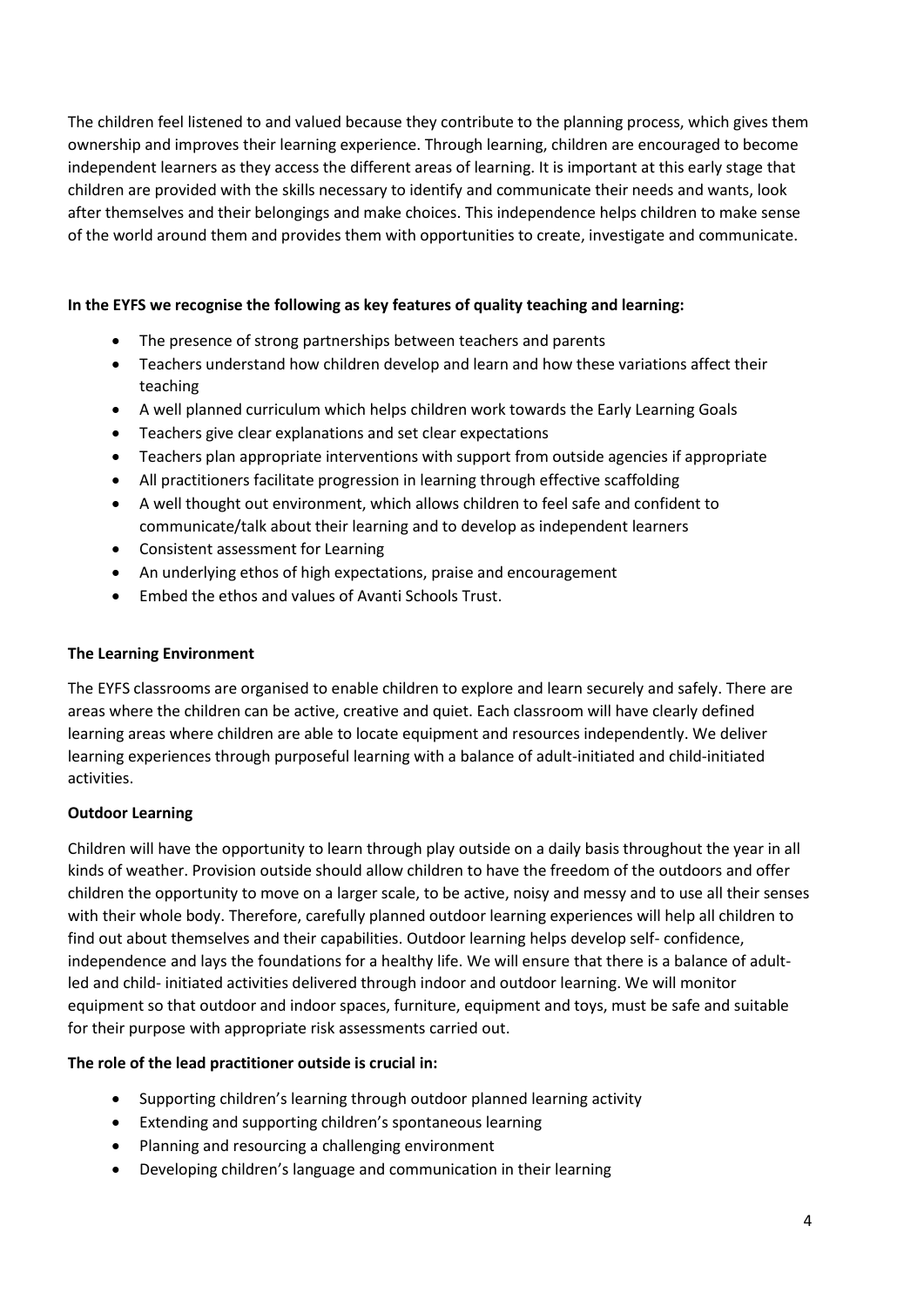- Observing children and adapting provision
- Creating structures to clearly show who is responsible for the setting up and clearing away of outdoor resources
- Demonstrating an enjoyment of being outside with the children
- Linking provision to the planned indoor curriculum and building on children's interests. Weather conditions should be viewed as an opportunity to develop children's learning
- Encouraging children to assist in tidying up after the morning and afternoon session.
- Supporting the children's spontaneous talk and exploration, through imaginative and skilful interaction.

#### **Behaviour management**

Children are supported to manage their behaviour in line with accepted school procedures. At all times practitioners are expected to behave thoughtfully, from a position of understanding individual needs and to use the Avanti approach and relevant strategies in managing children's behaviour and feelings.

#### **Observation and Assessment**

Formative assessment is at the heart of our Early Years practice. Observations are recorded in a variety of ways; photographs, written notes (short and long observations), children's learning, parent observations and are used to inform teacher assessment which will be shared with parents at different stages of the year. At the end of Reception, a child's Learning Journey will be used to provide evidence for the assessment of whether they are working at a stage which is emerging, expected or exceeding in the Early Learning Goals (ELGs) for the seven areas of learning and development.

Assessment is inputted on Arbor regularly in line with the Trusts data drops deadlines. The Reception Baseline Assessment (RBA) is used to gauge the starting point of children on entry to the school. This short assessment, will be taken in the first month in which a child starts reception. Children will also be assessed half-termly in Phonics to closely monitor their progress.

#### **Inclusion/ Special Educational Needs**

All children and their families are valued at the School. Children are treated as individuals and they all have equal access to our daily provision. The broad and differentiated nature of our planning means our plans are flexible to meet the needs of all children regardless of disability, ability, race, ethnicity, culture, language, gender, sexual orientation, age, religion or social background.

Early identification of special needs is crucial to enable staff to support the development of the child. Concerns are always discussed with parents at an early stage and the school's Special Educational Needs Coordinator (SENCO) or Inclusion Manager is called upon for further information and advice from external agencies.

In order to accommodate children's particular learning style, lessons will be planned, wherever possible, in a multi-sensory way so that the various activities will cater for all children in the spirit of inclusion.

#### **Role of Key Person**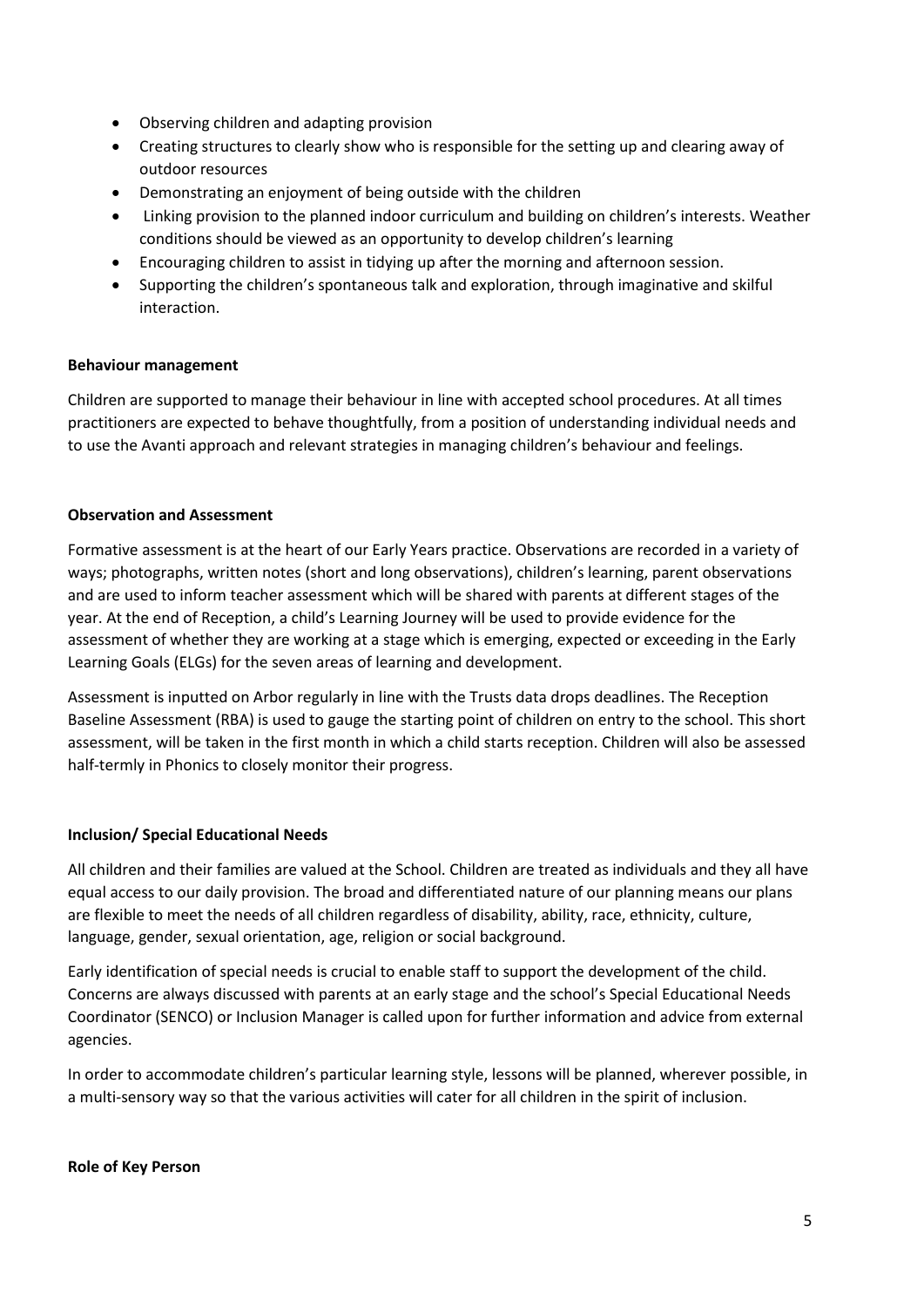Every child in EYFS is assigned a key person; a member of staff who has special responsibility for the education and welfare of a particular group of children, however all staff will work harmoniously to develop every child within the setting.

#### **The Key Person will:**

- Develop secure trusting relationships with key children and their parents/carers
- Provide a secure base for key children by supporting their interests and explorations and by being physically and emotionally available to them
- Comfort distressed children by acknowledging their feelings, offering explanations and reassurances calmly and gently
- Acknowledge and allow children to express a range of feelings
- Settle new key children into the setting
- Settle key children and where possible eat with them in small groups.

#### **Key person responsibilities include:**

- Keepings records of key children's developmental progress, contributing observations to records kept by colleagues and sharing records with parents
- Observing key children and analysing the information gathered through observation
- Planning and evaluating learning experiences for individual children based on observations of their interests and developmental stages
- Contributing in writing individual education plans and reports for key children with special educational needs
- Communicating with parents on a daily basis wherever possible.

#### **Safeguarding**

The EYFS Leader must hold a Level 3 qualification with all other staff holding a Level 2 or equivalent qualification. All staff must adhere to Avanti School Trust Safeguarding Policy and refer all areas of concern to the named Designated Safeguarding Lead.

We have clear procedures for assessing risk, which includes procedures for keeping children safe during outings and for many aspects of the environment, or provision that may require a further risk assessment. In addition to this, appropriate risk assessments are conducted in the Early Years Foundation Stage. (See Annex 1)

Transitions are carefully planned for acknowledging the child's needs. We aim to establish effective partnerships with those involved with each child in order to provide the best support.

#### **Transitions**

Families joining the Nursery are offered 'Stay and Play' sessions. Parents are also invited to an induction evening about the EYFS to ensure families are prepared and informed. Parents/carers are invited to share details of their child's interests and development and to advise us of any concerns of medical requirements that might be needed. Staff take the opportunity to get to know, observe and play with the child during the stay and play session.

Children in the Nursery will have a dedicated key person who will help the child and parent/carer become familiar with the setting and to feel confident about our practice.